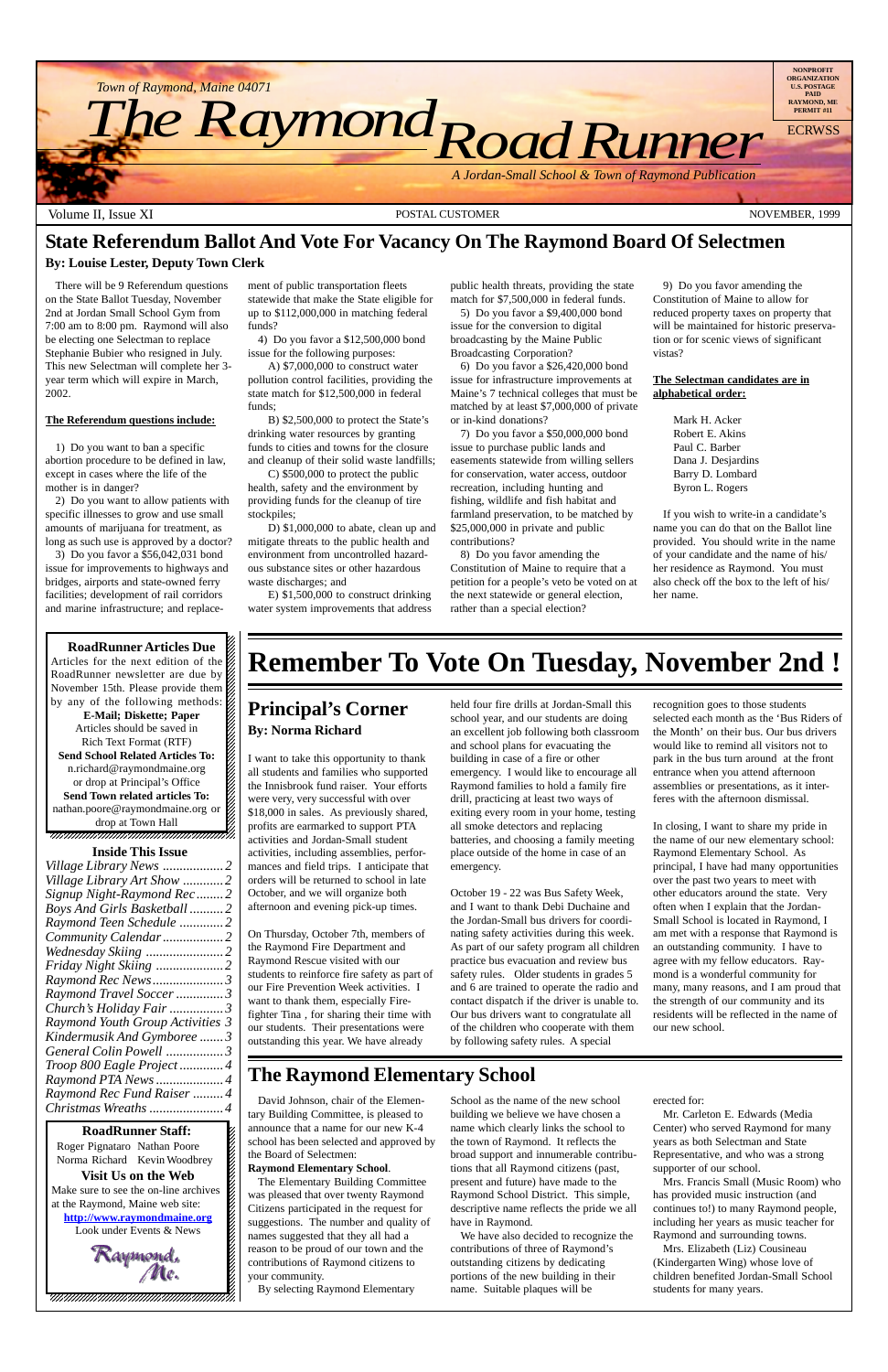#### $\blacksquare$   $\blacksquare$   $\blacksquare$   $\blacksquare$   $\blacksquare$   $\blacksquare$   $\blacksquare$   $\blacksquare$   $\blacksquare$   $\blacksquare$   $\blacksquare$   $\blacksquare$   $\blacksquare$   $\blacksquare$   $\blacksquare$   $\blacksquare$   $\blacksquare$   $\blacksquare$   $\blacksquare$   $\blacksquare$   $\blacksquare$   $\blacksquare$   $\blacksquare$   $\blacksquare$   $\blacksquare$   $\blacksquare$   $\blacksquare$   $\blacksquare$   $\blacksquare$   $\blacksquare$   $\blacksquare$   $\blacksquare$ **TH=**Town Hall **JS=**Jordan-Small **KC=**Kokatosi Campgnd **TG=**Town Garage **FB=**Fire Barn **VL**=Village Library **1 2** *Recycling Pickup* **7:00AM-8:00PM JS** Referendum/Election **7:00PM TH** Selectmen **7:00PM VL** Library Club **3** *Recycling Pickup* **7:00PM JS** School Committee **4 6:30-7:30AM JS** Walk for Health **9:30AM VL** Story Time **6:30PM KC** Lions Club **5** JSS 1st Quarter Ends **6** 7 8 9 **10 11 12 13** November 1999 **Events and Meeting Schedule**

|                                                  |                                              | 6:30-7:30AM JS<br>Walk for Health                                                                        | 7:00PM TH<br><b>Planning Board</b><br><b>Business Meeting</b><br>1:00-7:00PM JS<br>Parent-Teacher<br>Conference                            | 9:30AM VL<br>Story Time<br><b>VETERANS DAY</b><br><b>Town Office Closed</b><br><b>No School</b>                                         | <b>JSS Parent-Teacher</b><br>Conferences<br><b>No School</b>         |    |
|--------------------------------------------------|----------------------------------------------|----------------------------------------------------------------------------------------------------------|--------------------------------------------------------------------------------------------------------------------------------------------|-----------------------------------------------------------------------------------------------------------------------------------------|----------------------------------------------------------------------|----|
| 14                                               | 15<br>7:00PM VL<br><b>Historical Society</b> | <b>16</b> Recycling Pickup<br>6:30-7:30AM JS<br>Walk for Health<br>7:00PM TH<br>Selectmen                | <b>17</b> Recycling Pickup<br>5:30PM JS<br>Senior Citizens Supper<br>7:00PM JS<br><b>School Committee</b><br>7:30PM FB<br>Ladies Auxiliary | 18<br>6:30-7:30AM JS<br>Walk for Health<br>9:30AM VL<br>Story Time<br>6:30PM KC<br>Lions Club<br>7:00PM TH<br><b>Cemetery Committee</b> | 19<br>8:45 AM JS<br><b>Good News</b><br><b>JSS Honors Assembly</b>   | 20 |
| 21                                               | 22                                           | 23                                                                                                       | 24                                                                                                                                         | 25                                                                                                                                      | 26                                                                   | 27 |
| 10:00AM TH<br><b>Appleals Board</b><br>Site Walk | 7:00PM TH<br>Budget/Finance<br>Committee     | 6:30-7:30AM JS<br>Walk for Health<br>7:00PM TH<br>Selectmen<br>7:00PM VL<br><b>Library Board Meeting</b> |                                                                                                                                            | <b>THANKSGIVING</b><br><b>No School</b><br><b>Town Office Closed</b><br>7:00PM VL<br><b>Reading Group</b>                               | <b>THANKSGIVING</b><br><b>No School</b><br><b>Town Office Closed</b> |    |

#### **Raymond Village Library**

November is Children's Book Month. Celebrate by honoring a child with a book in his/her name at the Raymond Village Library. For a \$10 donation, the library will purchase a book and place a bookplate with the child's name. Call 655-4283 for more information. The Josefina Doll Raffle will be drawn on November

28 at the Annual Christmas Tree lighting.

The Raymond Village Library honored three longtime volunteers at the October 7th meeting, Betty Shively, Betty McCleery, and Priscilla Prentice. They were each given a bookmark in appreciation and a book will be added to the collection in each of their names.

The Reading Group will meet on November 18 at 7:00 pm at the library to discuss the book, "A Woman of Means" by Peter Taylor.

The Library will be closed on Thanksgiving Day, November 25th.

The next meeting of the Library club will be on December 2nd. This will also include the Christmas Party. New members are always welcome. For more information please call 655-4283.

## **Raymond Village Library Art Show**

The Raymond village Library is proud to have art works of local artist, Martha Whitten Ladd. This will be a multi-media showing of photographs, watercolors, and oils. Ms. Whitten Ladd graduated from University of Southern Maine in 1997 with a degree in fine arts and has exhibited at the Windham Public Library, South Portland Art In The Park, and has her own exhibit at the USM Gorham Campus. All are invited to come into the Raymond Village Library to view these interesting examples of art.

### **Raymond Teen Schedule**

| Date          | Event                                         | Cost           | Rsvp?          | <b>Contact</b>           | Where               |
|---------------|-----------------------------------------------|----------------|----------------|--------------------------|---------------------|
| Nov. $1 & 20$ | <b>PTA Baby-sitting</b>                       | Get paid!      | <b>Yes</b>     | Candi Scripture 655-5368 | <b>JSS</b>          |
| Nov. $6 & 20$ | Bowling                                       | \$3.50         | <b>Yes</b>     | Candi Scripture 655-5368 | <b>Beacon Lanes</b> |
| Nov. $6$      | R. V. Church Fair                             | Volunteer      | <b>Yes</b>     | Mike McClellan 655-4438  | RV Church           |
| Nov. $6 & 13$ | <b>Babysitting</b><br><b>First Aid Course</b> | \$35           | <b>Yes</b>     | 655-7774<br>Pam Hartig   | <b>TBA</b>          |
| Nov. 14       | Raymond Village<br>Youth Group                | No.            | N <sub>0</sub> | Mike McClellan 655-4438  | RV Church           |
| Nov. 19       | Teen Nite<br>$6:30$ to 9:30                   | N <sub>0</sub> | No             | Mike McClellan 655-4438  | RV Church           |
| Nov. 28       | R. V. Church<br>Sunday School                 | No             | No.            | Elaine York<br>892-5611  | RV Church           |

Coming soon (Dec. thru Feb.) Holiday Dance, pool party, movie trip, family soccer, sledding trip, superbowl celebration and volunteering/leadership opportunities! Please call Mike McClellan at 655-4438 or e-mail at mmcclel1@maine.rr.com to include your middle school or high school event on this monthly calander! Must be submitted by the 15th of the month.

## **Year 2000 Dog Tags Available**

The stickers and tags for 2000 are now available at the Town Office. You may now have your dogs licensed for the year 2000. If you are renewing a license in Raymond and the Rabies Certificate is current in the year 2000 or later, you do not need proof of your Rabies vaccination. If your dog has not been licensed in Raymond before, you will need a current Maine Rabies Certificate and if neutered, a Maine Neutering Certificate. The fee for neutered dogs is \$5.00 each and nonneutered dogs \$8.50 each.

## **General Colin Powell Commends Maine, Raymond CFC Representatives Attend**

General Colin Powell has found a successful model for America's Promise: The Alliance for Youth – the state of Maine. Powell, the Chairman of America's Promise, visited Waterville on October 18th and commended Maine's leadership in strengthening five key "promises", or resources, to keep youth healthy and safe. A crowd of over 1,500 youth and adults celebrated how "Communities for Children" all over Maine have been improving youth access to safe places, mentors, a healthy start, marketable skills and an opportunity to serve. According to Powell, Maine is leading the way nationally in its volunteer commitment to these five promises.

Governor Angus King also spoke about the evidence of Maine's work on the behalf of its children: the state has the highest rate of child immunization in the nation; it has the lowest rate for teen pregnancy; and it has one of the highest rates of children who are medically insured. On a more personal level, a teenager from Rockland gave an inspiring description of how youth in her community initiated community service projects that have ranged from creating a safe place for homeless youth and establishing a peer mentoring program to mowing lawns and acting as runners in a local auction.

Representatives from Raymond who attended this event included Lori Rand, Raymond CFC Coordinator; Sue Ellen Gendron, representing Raymond Village Library; Mike McClellan, as selectman and youth leadership advisor; Gail Waisanen, parent and RYC representative; Elizabeth Algeo, Conservation Commis-



**Saturday, November 6th 8:00 AM to 1:00 PM at the** Raymond Village Community Church, UCC **Rt. 121 (Main Street) off Rt. 302 in Raymond**

*Handmade Knits & Crafts, Food Table, Cookie Walk, Christmas Wreath & Centerpiece Orders Taken, Children's Shopping Room (Only children allowed to shop), Christmas Traditions/Symbols Room (Get Ideas) Santa's Workshop (with lovingly used toys) Gourmet Basket Raffle with Dine Around Book*

*Quilt Raffle*

**Snacks and Drinks Available. Hot Lunch Served.** *Handicap Accessible on Lower level.*

#### PAGE 2 THE RAYMOND ROADRUNNER THE RAYMOND ROADRUNNER THE RAYMOND ROADRUNNER THE RAYMOND ROADRUNNER

sion representative; and youth Amanda Scripture, Matt Waisanen, Pat McClellan, Brendan Blake and Andrew Hartig. State Representative Joe Bruno also attended, and State Senator Carol Kontos was invited as well.

Currently, Raymond Communities for Children is working on involving youth in assessing community needs, easing transitions to other schools and keeping peer groups connected, developing community service opportunities for youth, and improving programming for preschoolers. For more information please call Lori

Rand, 655-4277 or Laurie Wallace, 655-2222.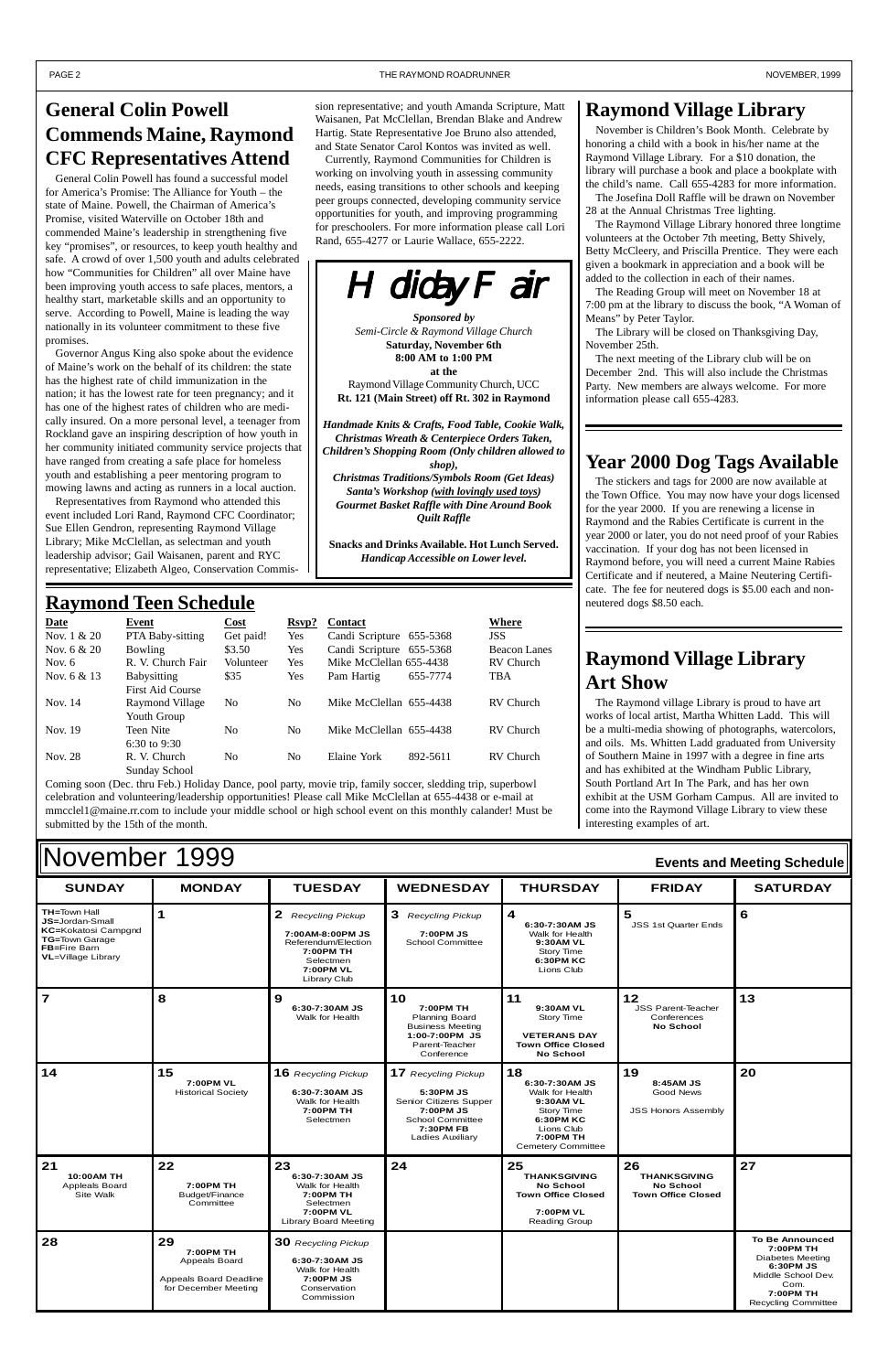$\Delta A$ 

## **Boys And Girls Basketball**

#### **By: John Hanley, Program Director**

Winter isn't here yet but already we at Raymond Rec are planning this year's basketball program. My name is John Hanley and I am the new program director succeeding Dave Burnham who with his family moved this past summer to Yarmouth. We'll miss the energy



and enthusiasm Dave brought to the court and wish him and his family all the best in their new neighborhood. This year's program will begin December 6th and end before February vacation. We are going to try Tuesday practices this season with Friday games and Saturday morning lessons and games. The program will be broken up into two groups, 7 to 9 years old and 10 to 12 years old. To make this a successful season



volunteers are needed, coaches, referees, and those who can lend an occasional hand. Experience is helpful but not necessary, a little adult guidance goes a long way. The bottom line is that the kids just want to play basketball, if we can teach them a thing or two then all the better. If you think you would like to help please contact me at the



number below, e-mail or talk with me at signup. Registration is Wednesday, November 10th, 6:30 to 8:00 p.m. at the JSS Gymnasium. \$20.00 per child payable by cash or check (made out to Raymond Rec).

*For additional information contact John Hanley, Tel: 998-5304 E-mail: jchanley@megalink.net*

## **Raymond Recreation Association News**

Our Red Cross Summer Swimming Program enjoyed great weather on Crescent Lakes as over 100 children were trained under the leadership of WSI's Debi Duchaine and Christy Murray. Joni Merrill conducted a Lifeguard Training Course for the second year with 12 students earning Red Cross Certification as Lifeguards.

Fall got off to a great start with programs including Karate and Drama. The Youth 2004 Project continues to be very active in community events. Can you beat a tennis program of seven 5th and 6th grade children taught by 2 Tennis Coaches and 2 very capable parents on courts generously offered by Joyce Charette of Village Tennis...all at a cost of \$2.00 per student?! In its second year, the soccer program is serving over 150 students, grades K - 6. Barry Keck and Kathy Anaka have done a super job of organizing this growing program. SPECIAL THANKS TO CAMP NASHOBA WHO DONATED ALL OF THE GOAL EQUIPMENT FOR THE SOCCER PROGRAM AT A COST OF SEVERAL HUNDRED DOLLARS!!!!!

#### **Fall Annual Meeting**

The Annual General Meeting of Raymond Recreation Association will be held on Monday, November 1 at 7:00 PM in the Jordan-Small School library. Discussions will include current and future programming. All interested persons are invited to attend. VOLUN-TEERS NEEDED TO HELP WITH PUBLICITY AND SELLING FRUIT!!!

#### **Update On St. Joseph's College Pool**

Wednesday Skiing Friday Night Skiing Fruit Sale Basketball Sunday River Skiing

St. Joseph's College, a private institution located in Windham, is currently working with surrounding communities to make its facilities and programs available to residents at reasonable fees. Programs may include swimming, aerobics, kick boxing, and yoga. Details are being finalized so watch for information on programming available to Raymond residents in the December issue of the Roadrunner.

## **Raymond Travel Soccer Team A Winner! By: Mike McClellan**

Did you know that Raymond Recreation has created a travel soccer team opportunity for children in Raymond? Parents and Raymond Recreation discussed this opportunity to allow kids to play in town as opposed to the years of playing in Windham and twenty kids returned to join our squad!

It is important to note Windham's willingness to accept our players is greatly appreciated.

The team met many barriers in the first year including no true field to call home and the early loss of our coach. In true Raymond fashion, many families stepped forward to ensure the season was a success. Thanks to all who helped! They were rewarded on October 9th by Raymond's first victory. In a well played game Raymond scored in the first half and shut out a strong Lewiston team 1-0. Coupled with two well played losses earlier in the day to Gray and Oxford, it was an exciting day of soccer. Next steps for the team include settling the field issue and finding a true coach.

Raymond Recreation is excited about this team and plans to support it as it continues to grow. The team consisted of children ages 11-13. Watch for more exciting soccer news!

#### **Raymond Team Roster**

| Andrew Reed   | Adam Woodbrey Pat McClellan  |                    |
|---------------|------------------------------|--------------------|
| Nick Salterio | Alex Salterio                | Ben Manning        |
| Clint Randall | Chad Bancroft Kevin Crockett |                    |
| Dave Lawler   | Mitch Sturgeon               | Ben Wardwell       |
| Kevin Evans   | Brendan Blake                | Rob Jacobs         |
| Colin Byrne   | Branden Webb                 | <b>Brooks Dean</b> |
| Chris Witt    |                              |                    |

## **Raymond Village Youth Group Activities By: Mike McClellan**

The Raymond Village Youth Group recently began its new year with an organizational meeting and by welcoming new members. It is obvious that past leadership and members formed a strong team in creating this group and establishing a mission. Many thanks to Joan, Elaine, and the original members.

Recently, the group participated in a Christian Music concert and roller skating with other youth groups at the First Baptist Church in Portland and later at Happy Wheels, Scarborough. Raymond sent 20 children and 5 adults to this event and special thanks goes to John Coggan, who stepped in at the last minute as an extra driver!

Also of note, we had 3 visitors from other towns join us and many new participants to the group. On November 6th the group will staff the annual Church Fair, assisting in the childrens room and on November 13th our regular meeting will begin creating Thanksgiving baskets for families in need. For more information contact Mike McClellan at 655-4438 or John Salterio at 655-4761.



## **Signup Night-Raymond Rec**

Wednesday, Nov. 10, at the Jordan-Small School gym from 6:30-8:00PM is signup night for several RRA programs, including:

Look for information on each program elsewhere in this issue.

## **Wednesday Skiing questions, call Peter Walgreen 627-4504**

## **Friday Night Skiing**

**Raymond Recreation Association Grades 7-12.** Signups will be Wednesday, Nov. 10, in the Jordan Small gym, 6:30-8:00. Students please attend to sign forms. The 8 week program starts Jan. 7. Busses leave JSS at 4:30, return at 10:30.

**Cost: (includes bus)**

Lift ticket \$106 Lift, ski rental \$162 Lift, snowboard rental \$194



Free bonus voucher for paying on time. If you have any

**Raymond Recreation Association Grades 4-6.** Signups will be Wednesday, November 10, at the Jordan Small gym from 6:30-8:00. Children must be present to sign forms.

**Cost includes transportation:** Lift only \$84

Lift/ski rental \$133

Lift/snowboard rental \$161 This is an 8 week program, one week free if paid by

Dec.1. Any questions, call Kathy Anaka 655-2127.

**Make Checks Payable to Raymond Rec**

\_\_\_\_\_\_\_\_\_\_\_\_

1. m

**Mail to**: 33 Wawencok Road, Raymond, ME 04071 (or phone: 655-4657)

| Name_                               |                                         |                             | RAYMOND                   |
|-------------------------------------|-----------------------------------------|-----------------------------|---------------------------|
| Phone $\overline{\phantom{a}}$      |                                         |                             | REC CITRUS<br>FUND RAISER |
| Address _                           |                                         |                             | Thank You                 |
|                                     | CIRCLE CHOICE AND GIVE QUANTITY ORDERED |                             | for your<br>Support!      |
|                                     | <b>BOX SIZE: 2/5 bushel</b>             | <b>BOX SIZE: 4/5 bushel</b> |                           |
|                                     | Number Ordered                          | Number Ordered              | <b>AMOUNT</b>             |
|                                     | <b>SMALL</b>                            | <b>LARGE</b>                | <b>DUE</b>                |
| <b>Navel Oranges</b>                | @ \$15.00 ea.                           | @ \$20.00 ea.               |                           |
| Pink Grapefruit                     | @ \$15.00 ea.                           | @ \$20.00 ea.               |                           |
| Mixed Box                           | @ \$17.00 ea.                           | <b>NOT AVAILABLE</b>        |                           |
| (Oranges & Grapefruit)              |                                         |                             |                           |
| Make Cheeks Develope to Devmand Dee |                                         | <b>TOTAL DUE</b>            |                           |

## **Raymond Rec Citrus Fund Raiser**

Raymond Recreation Association is conducting a fund raising sale of fresh Indian River grapefruit and oranges from Florida. The sale will run through November 19th. Advance orders only will be taken. Direct shipment from Florida is scheduled for the week of December 4th and will be available for pick-up at Fire Lane 111 (as in the past: follow signs) on Saturday, December 4th from 9:00 AM - noon.

Proceeds from the sale will be used for funding skiing, swimming, basketball and soccer programs sponsored by Raymond Rec. This is our only fund raising effort and we appreciate your support.

If you do not wish to purchase a box of fruit for yourself, perhaps you would purchase a box which could then be delivered with the food baskets prepared by the Raymond Fire Auxiliary. Just indicate (for Christmas Food Boxes) on the order form. We have made boxes of our fruit available in the past and they have been greatly enjoyed!!!

#### **To order use the form below or phone 655-4657.**